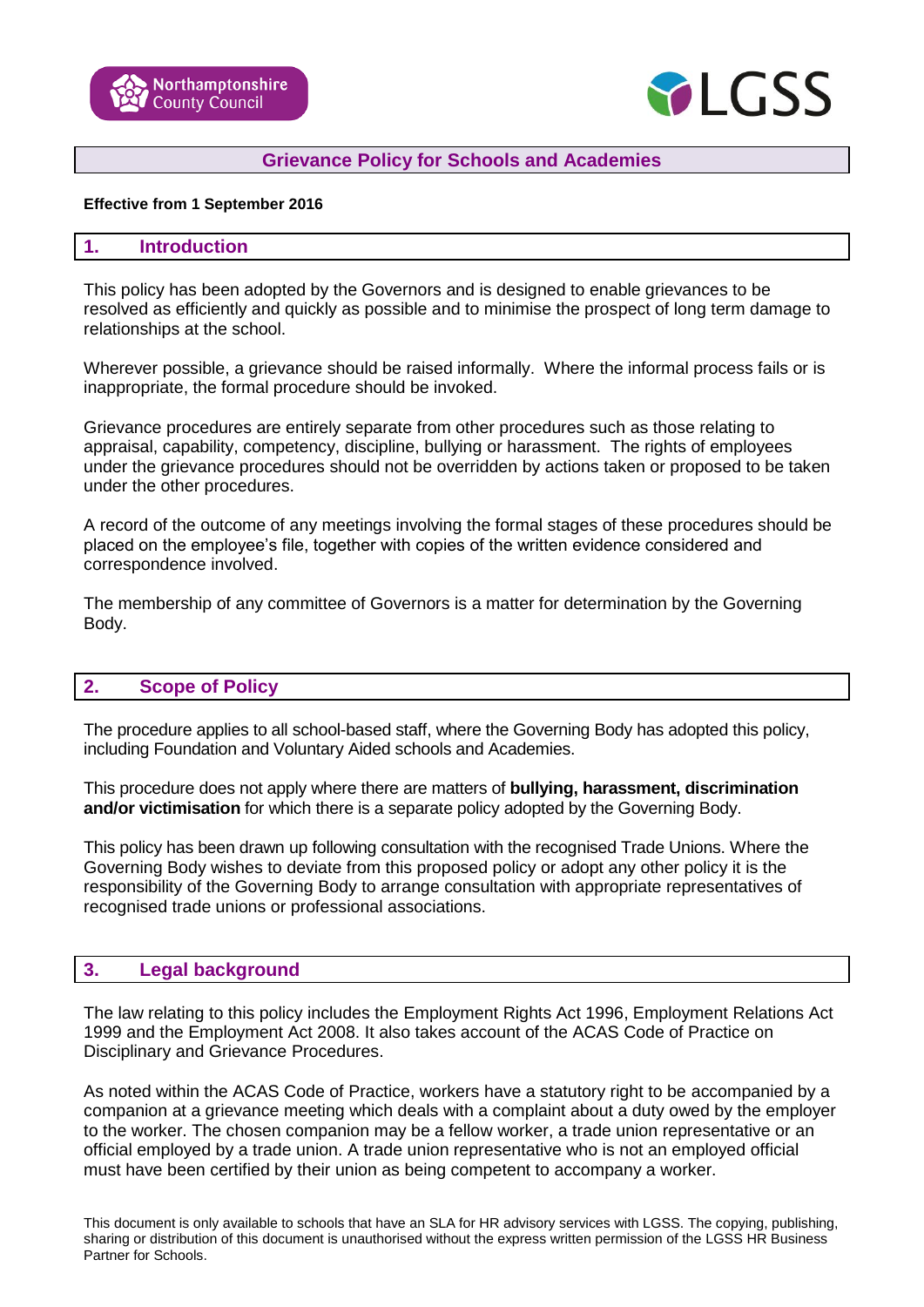The ACAS Code advises that to exercise the right to be accompanied a worker must first make a reasonable request. However, it would not normally be reasonable for workers to insist on being accompanied by a companion whose presence would prejudice the hearing, nor would it be reasonable for a worker to ask to be accompanied by a companion from a remote geographical location if someone suitable and willing is available on site.

### **4. When the procedure is used**

Grievances are concerns, problems or complaints that employees raise with their employer.

This procedure can be used for any matter directly arising out of an employee's employment, **except** where another more specific process exists for that purpose.

These other processes include:

- bullying, harassment, discrimination or victimisation allegations;
- pensions appeals;
- redundancy/redeployment appeals;
- managing employee performance (capability) appeals;
- disciplinary appeals;
- probationary appeals;
- recruitment complaints; and,
- matters covered by the Whistleblowing Policy.

Grievances will not be progressed under this procedure if the above areas are applicable; such cases will be heard under the appropriate policy.

This procedure can be used for individual and collective grievances, but must not be used for matters which should more properly be discussed within the normal joint consultative processes agreed with trade unions.

In some cases outside help such as an independent mediator can help to resolve problems, especially those involving working relationships. *See 9.2 below*.

### **5. Informal Stage – all staff**

Day-to-day issues will normally be resolved through dialogue between the employee and their immediate supervisor / Head Teacher; or the other party to the grievance if this is not the employee's manager or supervisor*.* This will be more effective if the employee raises the issue as soon as possible.

An informal meeting between the immediate supervisor / Head Teacher and the employee will allow them to discuss the issue on a **one-to-one** basis outside of the formal process outlined below. Although the date of any informal discussions and any actions agreed should be recorded, no formal notes of these meetings will be made as these discussions do not form any part of the formal processes.

Refer to *Appendix A* for guidance on informal meetings.

Grievance Policy for Schools and Academies – September 2016

The copying, publishing, sharing or distribution of this policies is unauthorised without the express written permission of the HR Business Partner for Schools.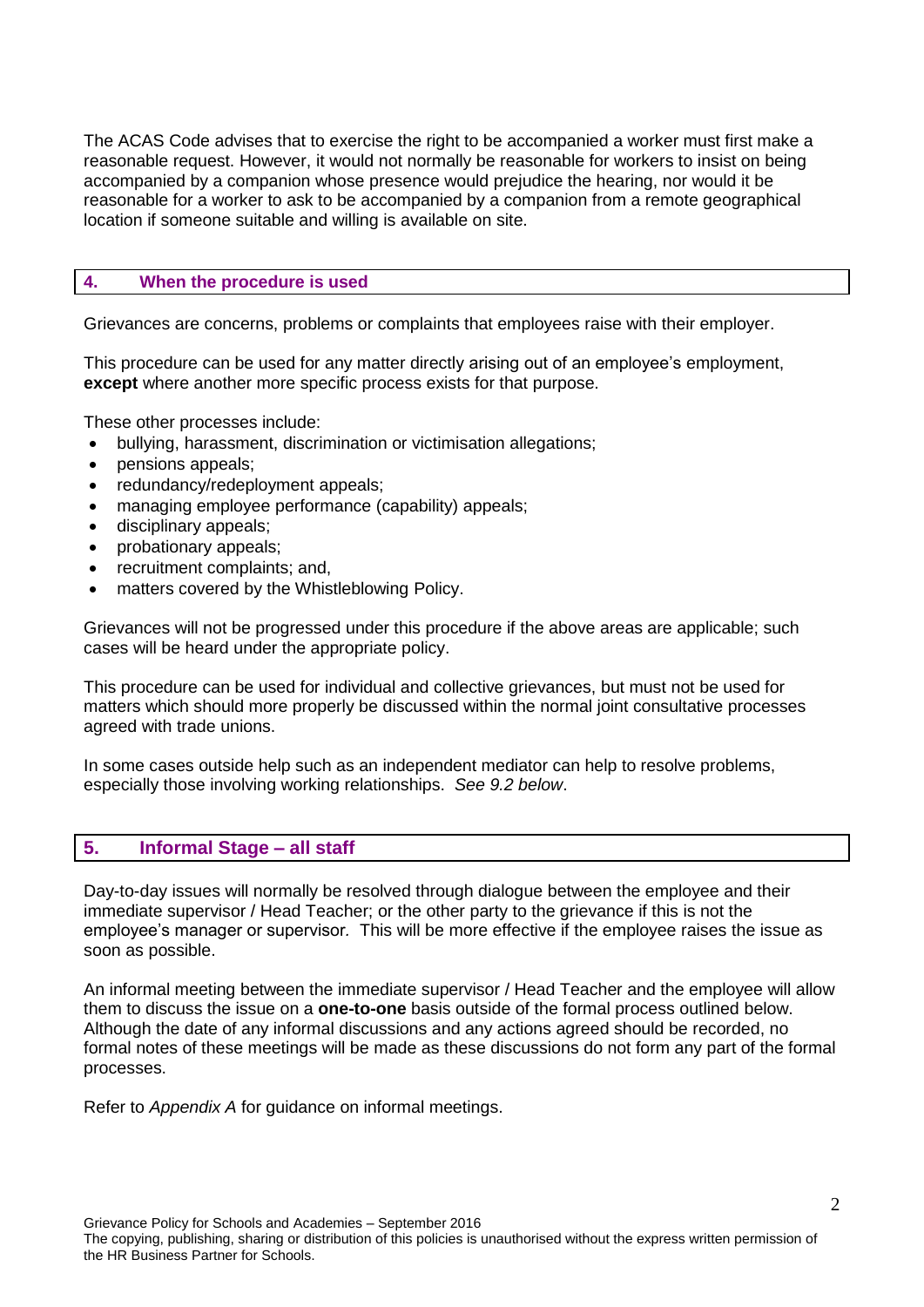The employee should be made aware of any support available to them through the confidential counselling services, for example:

- Any Employee Assistance programme that the school's employees may have access to, and;
- The Education Support Partnership <https://www.educationsupportpartnership.org.uk/> telephone: 08000 562 561
- A trade union representative.

If the grievance is not resolved through the informal process, the employee may invoke the formal procedure.

### **6. Raising a formal grievance**

To raise a formal grievance the employee must register the grievance, in writing, with the Head Teacher, clearly setting out the nature of the grievance. A formal grievance must normally be **raised within 3 months of the event** giving rise to the grievance. This will constitute a Stage 1 grievance.

There is a standard grievance form available for employees wishing to submit a formal grievance. Please refer to Appendix B.

In the first instance, a formal grievance should be raised with the Head Teacher. The Head Teacher will normally manage the Stage 1 grievance (but may appoint another senior member of staff or independent person.)

Where the grievance concerns the Head Teacher, the employee should address the grievance directly to the Chair of Governors. The Chair of Governors will normally manage the Stage 1 grievance (but may appoint another governor or independent person).

Where the grievance is raised by the Head Teacher, this should be sent to the Chair of Governors. The Chair of Governors will normally manage the Stage 1 grievance (but may appoint another governor or independent person).

Where the grievance concerns governor(s), it should be sent to the Chair of Governors. If the grievance concerns the Chair of Governors, it can be sent instead to the Vice-Chair or a member of the personnel/ staffing committee. Grievances against governors will be managed by a Committee of one or more governors who have not been directly involved in the matter that is the subject of the grievance. See also *section 9.9*.

## **7. Formal Procedure – Stage 1**

### **7.1 Receipt of a formal grievance**

The Stage 1 grievance manager will:

- Consider whether to offer independent mediation;
- Acknowledge the receipt of the grievance and arrange a meeting with the employee normally within 7 calendar days; ensuring that the employee is advised of their right to be accompanied by a trade union representative or work colleague at the meeting;
- Consider arranging for someone who is not involved in the case to take an accurate notes of the meeting;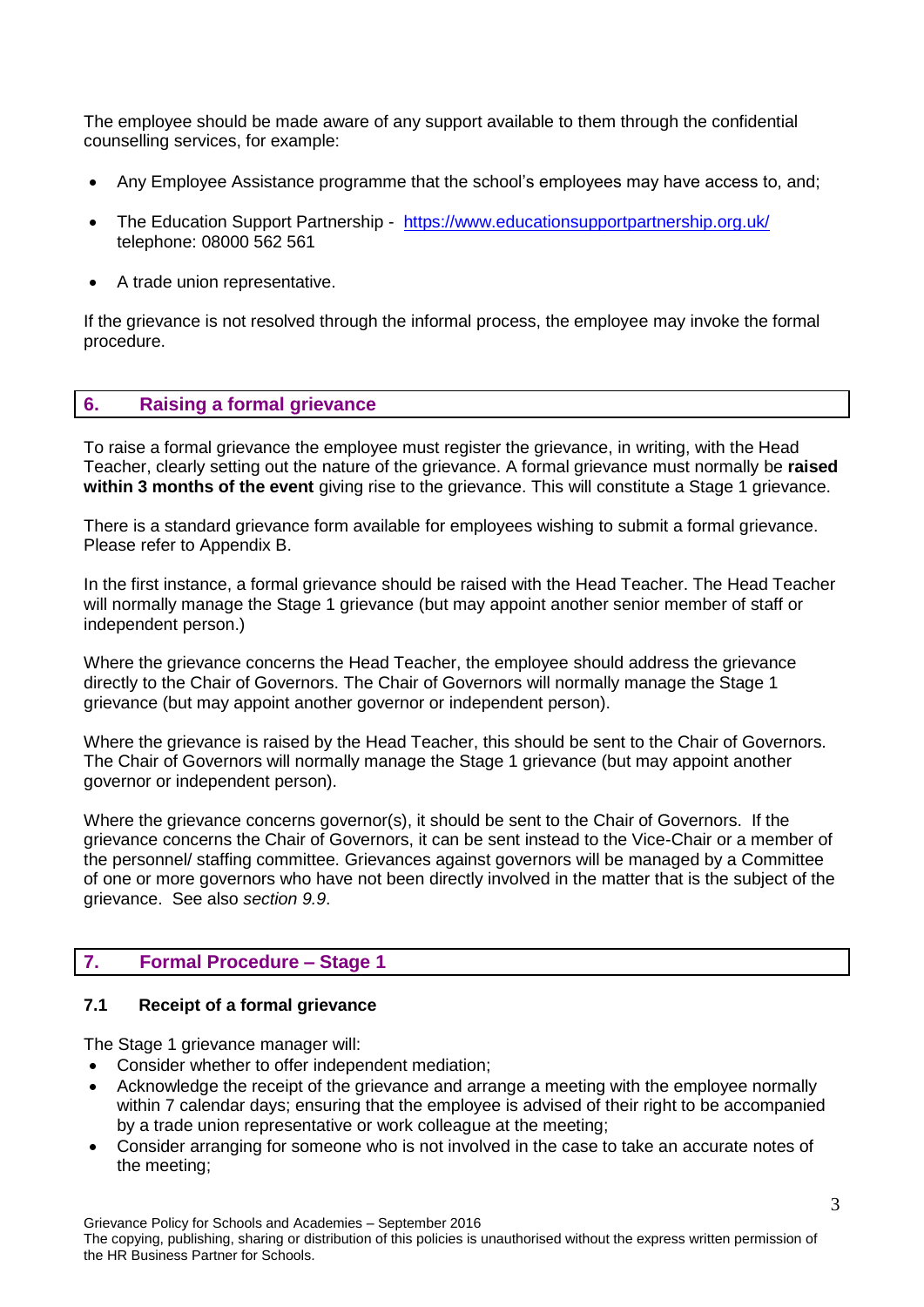- Seek advice from their HR Adviser on whether similar grievances have been raised before, how they have been resolved, and any follow-up action that has been necessary, to allow for consistency of treatment; and
- Consider whether any reasonable adjustments are necessary to enable a person who is disabled to participate in the Stage 1 meeting.

### **7.2 The meeting**

The Stage 1 grievance manager should:

- make introductions as necessary;
- invite the employee to explain their grievance and how they would like to see it resolved;
- sum up the main points;
- adjourn the meeting prior to taking any decisions in order to reflect and consider all the points raised. This adjournment will be of such length as is necessary to complete any relevant investigations as required;
- advise the employee of the outcome of their grievance and any action they propose to take as a result and the time-scale. This Stage 1 outcome can be oral and then confirmed in writing, within 7 calendar days; and
- let the employee know that they may appeal against the outcome of Stage 1 and progress to the next and final stage of the formal grievance procedure if they consider that the grievance has not been satisfactorily resolved.

### **8. Stage 2 –Appeal Stage**

If the employee considers that their grievance has not been satisfactorily resolved at Stage 1, they can appeal. The employee must do this in writing, within 7 calendar days of receipt of a written outcome.

The standard grievance form can be used by employees wishing to progress their grievance to the appeal stage. The notice of appeal must clearly set out the grounds of appeal and be sent to the Head Teacher (employee grievances) or Chair of Governors (Head Teacher grievances).

### **Receipt of a Stage 2 Appeal**

The Head Teacher/ Chair of Governors will:

- acknowledge the receipt of the appeal and arrange for a Committee of one or more Governors to hear the appeal.
- Arrange for the Stage 1 manager to attend
- Write to the employee, normally within 7 calendar days to advise of the date of the hearing; ensuring that the employee is advised of their right to be accompanied by a trade union representative or work colleague, and advising that this stage constitutes the final stage of the School's Grievance Procedure;
- consider arranging for someone who is not involved in the case to take accurate notes of the meeting; and
- consider whether any reasonable adjustments are necessary to enable a person who is disabled and/or their companion to participate in the appeal meeting.

Grievance Policy for Schools and Academies – September 2016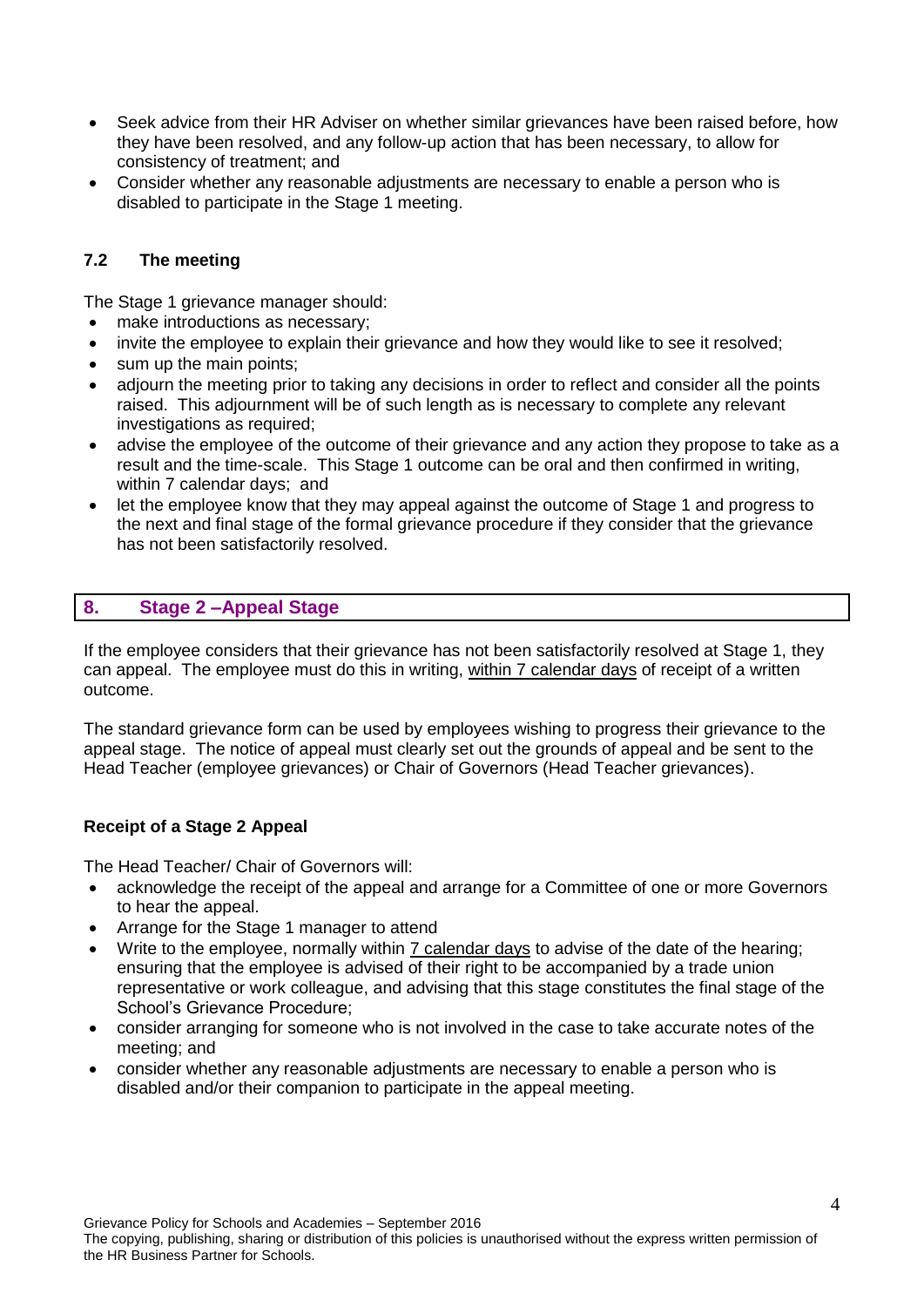# **The meeting**

The Chair of the Committee should:

- make introductions as necessary;
- invite the employee to explain their reasons for appeal;
- invite the Stage 1 manager to explain the reasons for their original decision;
- sum up the main points;
- adjourn the meeting prior to taking any decisions in order to reflect and consider all the points raised;
- advise the employee of their decision / action they propose to take and the time-scales for this. This outcome can be oral and then confirmed in writing, within a further 7 calendar days. If it is not possible to respond within these time periods, (for example, if the appeal Committee need to carry out any further investigation) the employee must be told why, and when a reply can be expected; and
- let the employee know that the decision of the Appeal Committee is final.

### **9. Handling grievances**

### **9.1 Timescales**

All grievances should be handled in a timely manner. The timescales within this policy are recommended timescales only. If it is not possible to respond within these timescales, the parties involved must be told why and when a resolution /outcome can be expected.

### **9.2 Mediation**

This is a voluntary process, agreed by both parties whereby an independent third party mediator helps two or more people in dispute to attempt to reach an agreement. The agreement comes from those in dispute not from the mediator. Mediation can be used at any stage of the grievance process. This will mean that any formal procedures are halted whilst mediation route is pursued. If mediation is unsuccessful, the process will revert to the stage reached prior to mediation. The Head Teacher should contact their HR Advisor for further information on mediation options.

## **9.3 Record keeping**

A written record must be kept of any grievance that is dealt with. Records will include the nature of the grievance, what was decided and the actions taken, the reasons for the actions, whether an appeal was lodged, the outcome of the appeal; and any subsequent developments. These records are confidential. Confidentiality will be given the utmost importance at all stages of the procedure. If an employee attends a formal meeting they should be given a copy of the notes of that meeting and the opportunity to provide annotations to those notes. If annotated notes are provided, these will be appended to the original notes so that the original document remains unaltered.

## **9.4 Role of the Trade Unions Representative or Work Colleague**

Employees are entitled to be accompanied at **formal** grievance meetings by either a work colleague or a trade union representative if they are a member of a trade union.

If an employee chooses to be accompanied, the companion is allowed to address the meeting in order to put forward the employee's case, sum up the case, respond on the employee's behalf to

Grievance Policy for Schools and Academies – September 2016 The copying, publishing, sharing or distribution of this policies is unauthorised without the express written permission of the HR Business Partner for Schools.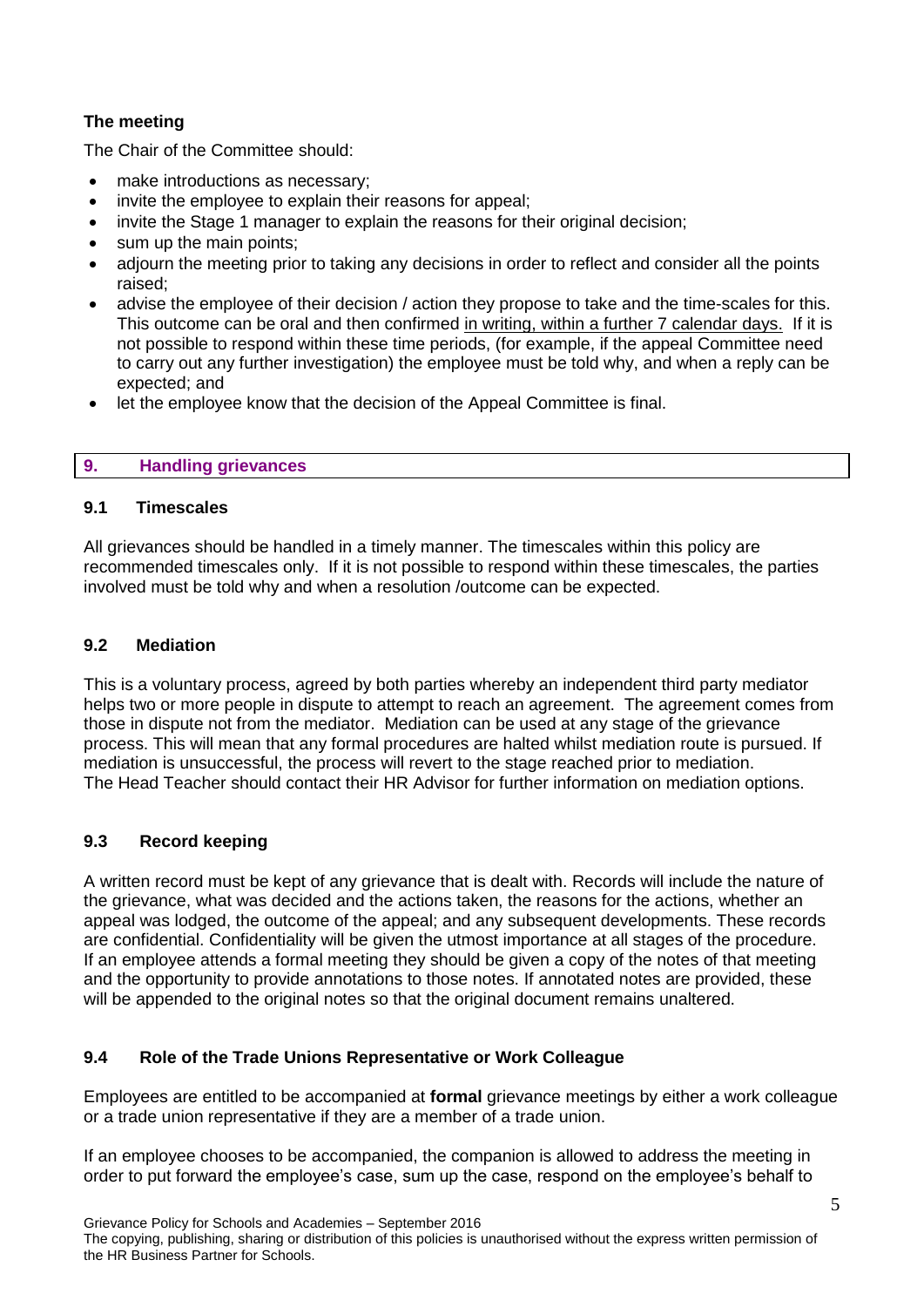any view expressed at the meeting, and confer with the employee during the meeting. It is good practice to allow the companion to participate as fully as possible in the hearing, including asking the witnesses questions. However, the companion may not answer questions on behalf of the employee, address the hearing if the employee indicates that s/he does not wish the companion to do so, or prevent the employer from explaining their case.

## **9.5 Grievance Meetings**

Grievance meetings should be planned to ensure that timings and locations are reasonable to both parties. The employee should be given sufficient time before any meeting to prepare. In the event that the employee falls ill or other circumstances beyond the employee's control prevent him/her from attending the meeting, then an alternative date should be arranged.

## **9.6 Overlapping grievance and disciplinary cases**

Where an employee raises a grievance during a disciplinary process the disciplinary and grievance processes will normally run concurrently. In some circumstances the Head Teacher / Chair of Governors may decide to temporarily suspend the disciplinary process in order to deal with the grievance. The school may contact their HR Advisor for further advice on this matter.

# **9.7 Abuse of the grievance procedure**

Employees who abuse the grievance resolution procedure by making malicious complaints or operating the procedure vexatiously may be liable to disciplinary action.

# **9.8 Grievances resulting in disciplinary action**

If the employee's grievance results in disciplinary proceedings against another employee, these will be handled in accordance with the disciplinary procedure. The employee raising the grievance has no right to influence or be informed of the outcome of disciplinary proceedings. However, the employee raising the grievance may be called as a witness to any disciplinary hearing which may subsequently occur.

## **9.9 Grievances against the governing body**

If a grievance appears to be against the whole governing body, the aggrieved will be asked to clarify exactly what action(s) or decision(s) of the governing body they are aggrieved about. This should normally allow governors to be identified who have not been directly involved in such actions or decisions and who may therefore consider the grievance at Stage 1 or Stage 2.

In some rare and exceptional circumstances, the governing body may decide that a governor/governors from another school should consider a grievance. Before doing so advice should be taken from the school's HR advisor and the LA Governor Support Team (maintained schools) or the Academy Trust (academies).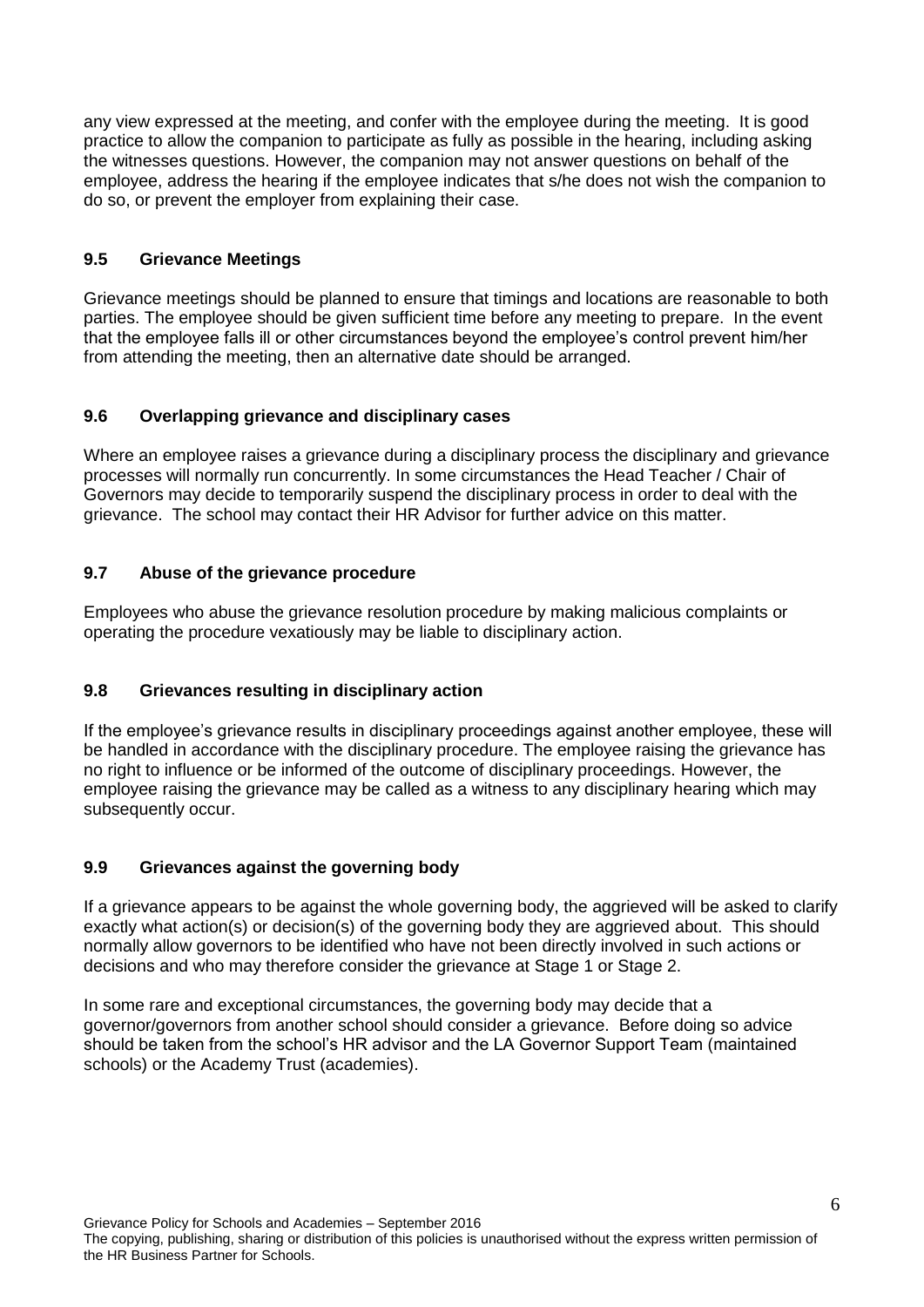### **9.10 Use of Independent /External Investigators**

It is acceptable to appoint an independent person to carry out the investigation at Stage 1 and make recommendations. However, if this person is external to the school than the Head Teacher or Governing body will be required to approve those recommendations before they are implemented.

### **9.11 Grievances from employees who leave the School**

This grievance policy will not be used to deal with complaints made after an employee has left the school. Instead, the school may choose to seek to resolve the complaint using their Complaints Policy.

However, if a grievance is already being progressed and the employee leaves whilst the grievance is unresolved, the standard grievance procedure should still be followed where practicably possible, in order to try and resolve the issue. The school may contact their HR Advisor for further advice.

### **10. Data Protection**

The organisation processes personal data collected during both informal complaints and the formal grievance procedure in accordance with its Data Protection Policy. A written record of meetings conducted under this procedure may also be made, either by the person holding the meeting or by an additional person arranged by the organisation to take notes.

Data collected as part of informal complaints and the grievance procedure is held securely and accessed by, and disclosed to, individuals only for the purposes of responding to the complaints or conducting the grievance procedure. Records are retained and destroyed in accordance with the organisations Retention Schedule.

Inappropriate access or disclosure of employee data constitutes a data breach and should be reported in accordance with the organisation's Data Protection Policy immediately. It may also constitute a disciplinary offence, which may be dealt with under the organisation's Disciplinary Procedure.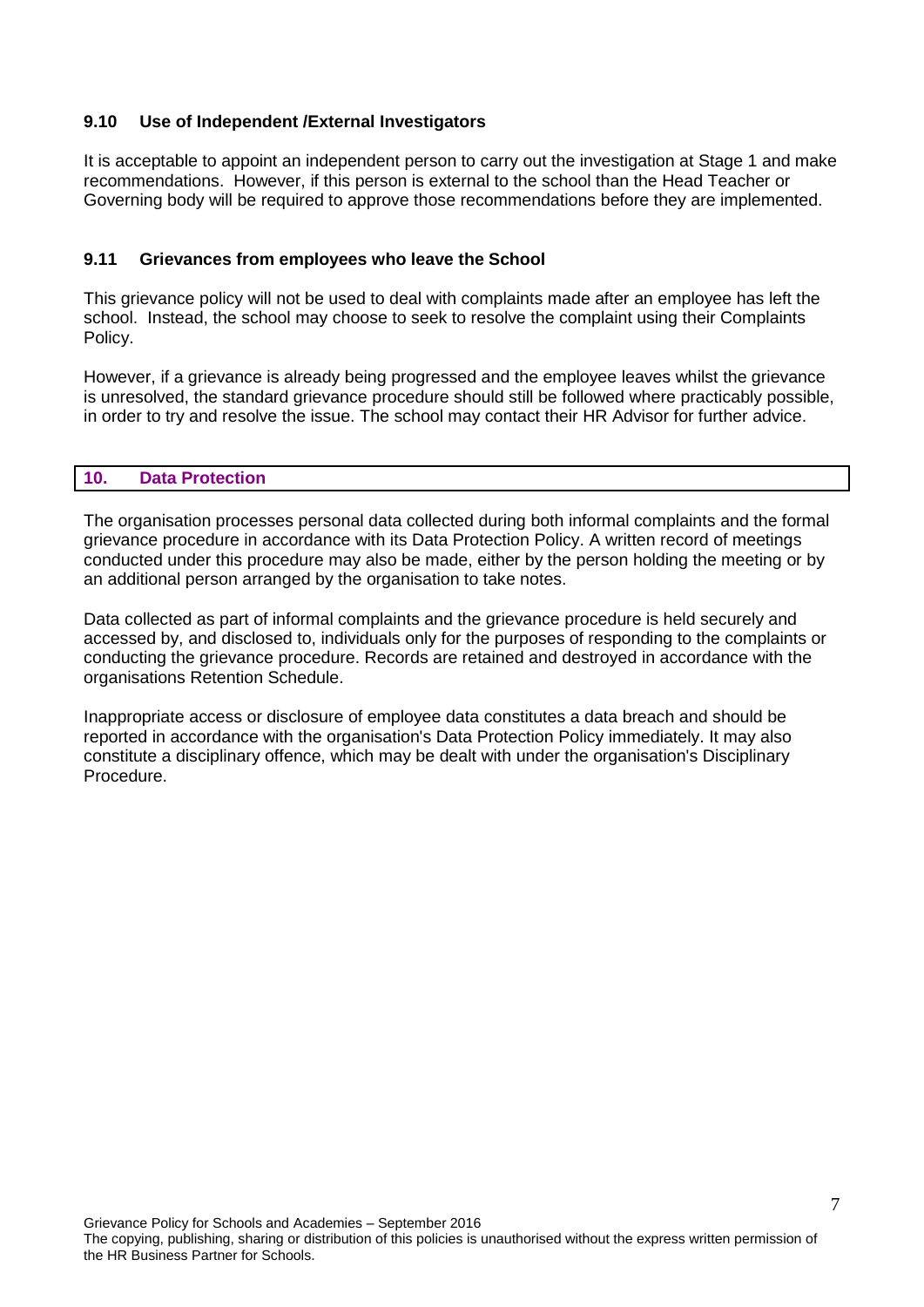# **INFORMAL APPROACH TO GRIEVANCES**

#### **Overview**

In organisations where managers have an open policy for communication and consultation problems and concerns are often raised and settled as a matter of course.

Employees should aim to settle most grievances informally with their manager. Many problems can be raised and settled during the course of everyday working relationships. This also allows for problems to be settled quickly.

In some cases outside help such as an independent mediator can help resolve problems especially those involving working relationships.

This kind of informal chat is not part of any formal action. However, both manager and employee should be aware that formal processes will start if the situation continues.

#### **How should it be done?**

The manager should talk to the employee in private. This should be a two way discussion, aimed at discussing the issue/s and seeking a resolution. It is important to listen to what the employee has to say about the issue. It may become evident that there is no problem – if so this should be made clear to the employee.

It is important to ensure that any informal discussion does not turn into a formal discussion, as this may unintentionally deny the employee certain rights, such as the right to be accompanied. If, during the discussion, it becomes obvious that the matter may be more serious, the meeting should be adjourned. The employee should be told that the matter will be continued under the formal procedure.

Managers should keep brief notes of the date of any informal discussions and any actions agreed as a result of the meeting.

The meeting should not be minuted by another person as it is an informal, one-to-one meeting.

Consideration should be given at any stage to whether the use of an independent mediator may be helpful.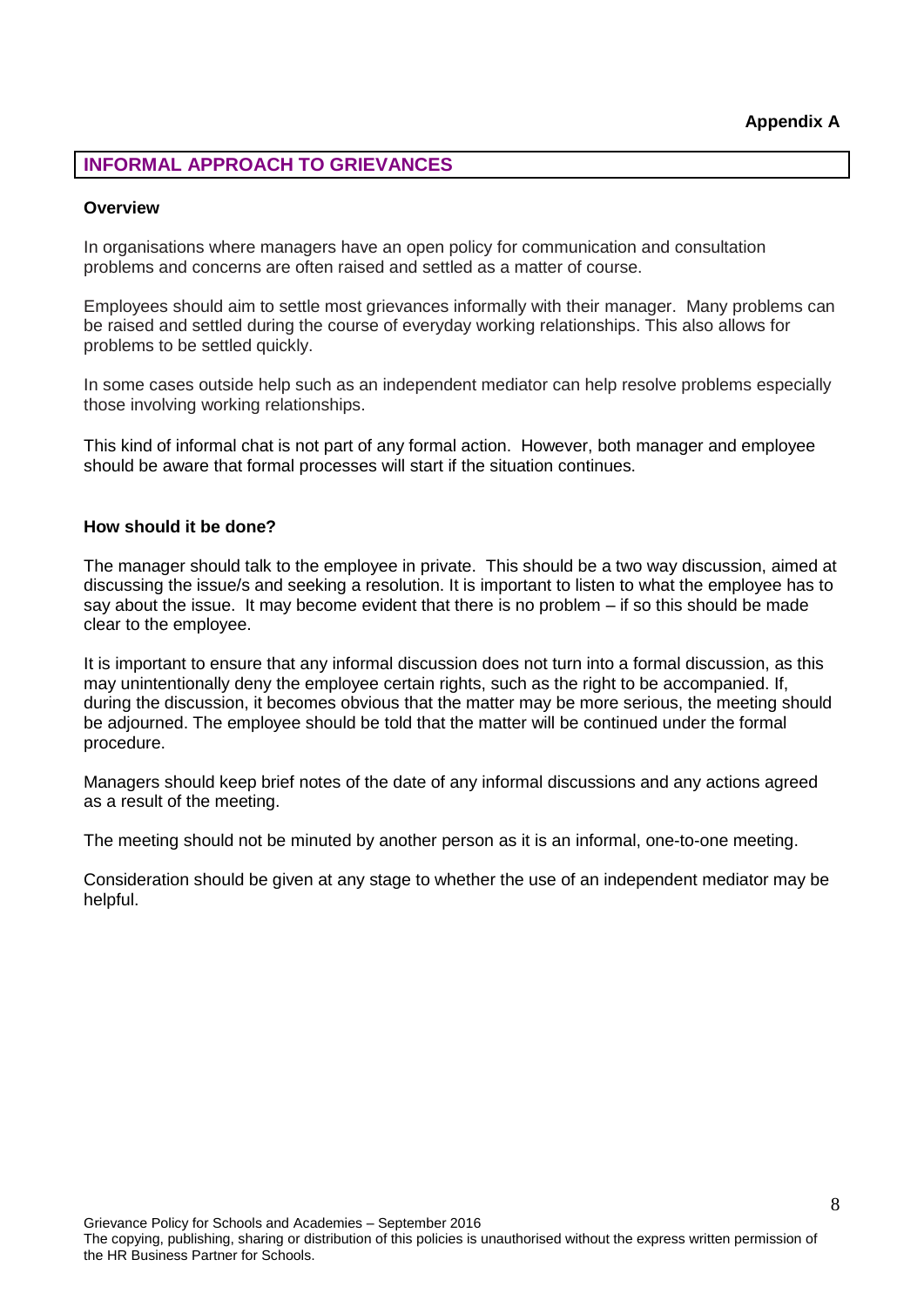# **Appendix B**

# **NOTIFICATION OF GRIEVANCE**

| <b>Personal Details</b>         |  |                   |  |  |  |
|---------------------------------|--|-------------------|--|--|--|
| Name:                           |  | <b>Job Title:</b> |  |  |  |
| <b>Contact</b><br>address:      |  |                   |  |  |  |
| <b>Contact phone</b><br>number: |  |                   |  |  |  |
| <b>Email Address:</b>           |  |                   |  |  |  |

| Representative / companion details |  |                   |  |  |
|------------------------------------|--|-------------------|--|--|
|                                    |  | Name of TU        |  |  |
| <b>Name of Trade</b>               |  | representative or |  |  |
| Union:                             |  | work colleague:   |  |  |

| <b>Stage of Grievance</b>             |
|---------------------------------------|
| Please tick the appropriate box       |
| Stage 1 $\Box$                        |
| Stage 2 - appeal (final stage) $\Box$ |
|                                       |

## **Your Grievance**

**Please state fully the nature of your grievance, including date(s) of when the event(s) occurred. Continue on separate sheet if required.**

Grievance Policy for Schools and Academies – September 2016

The copying, publishing, sharing or distribution of this policies is unauthorised without the express written permission of the HR Business Partner for Schools.